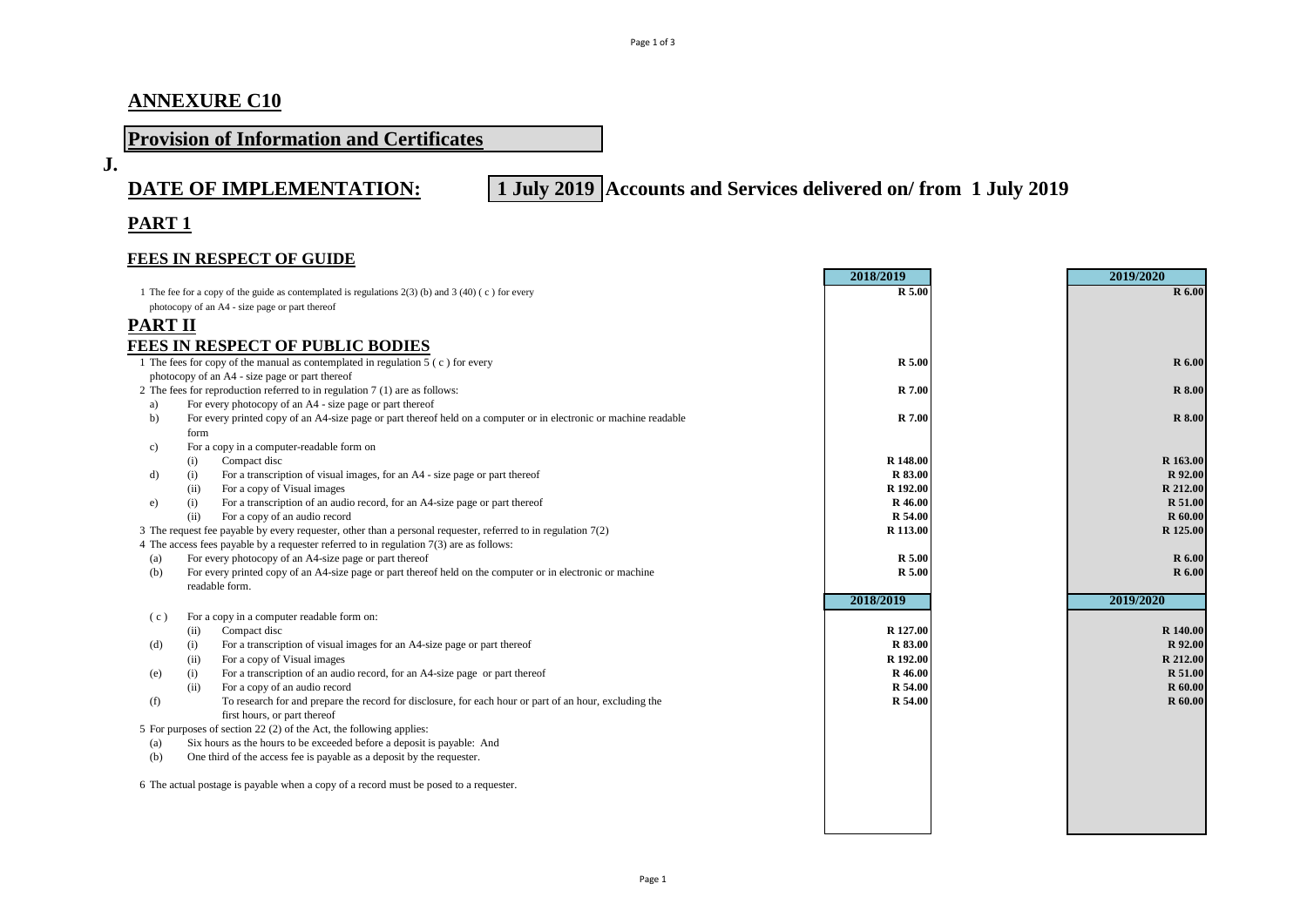## **PART III**

## **FEES IN RESPECT OF PRIVATE BODIES**

|                                                                                                          |                                                                                                                           | 2018/2019     | 2019/2020     |
|----------------------------------------------------------------------------------------------------------|---------------------------------------------------------------------------------------------------------------------------|---------------|---------------|
| 1 The fee for a copy of the manual as contemplated in regulation $9(2)$ (c) is for every photocopy of an |                                                                                                                           | <b>R</b> 8.00 | <b>R</b> 9.00 |
|                                                                                                          | A4-size page or part thereof                                                                                              |               |               |
|                                                                                                          | 2 Fees for reproduction referred to in regulation 11 (1) are as follows:                                                  |               |               |
| (a)                                                                                                      | For every photocopy of an A4-size page or part thereof:                                                                   | <b>R</b> 8.00 | <b>R</b> 9.00 |
| (b)                                                                                                      | For every printed copy of an A4-size page or part thereof held on the computer or in electronic or                        | <b>R</b> 8.00 | <b>R</b> 9.00 |
|                                                                                                          | machine readable form.                                                                                                    |               |               |
| (c)                                                                                                      | For every colour printed copy of an A4-size page or part thereof held on the computer or in electronic or                 | R 13.00       | R 15.00       |
|                                                                                                          | machine readable form.                                                                                                    |               |               |
| (d)                                                                                                      | For a copy in a computer readable form on-                                                                                |               |               |
|                                                                                                          | Compact disc<br>(ii)                                                                                                      | R 264.00      | R 291.00      |
| (e)                                                                                                      | For a transcription of visual images for an A4-size page or part thereof<br>(i)                                           | R 131.77      | R 144.95      |
|                                                                                                          | For a copy of Visual images<br>(ii)                                                                                       | R 190.33      | R 209.36      |
| (f)                                                                                                      | For a transcription of an audio record, for an A4-size page or part thereof<br>(i)                                        | R 74.00       | R 82.00       |
|                                                                                                          | For a copy of an audio record<br>(ii)                                                                                     | R 102.49      | R 112.74      |
|                                                                                                          | 3 The request fee payable by a requester, other than a personal requester, referred to in regulation 11(2) is             | R 156.00      | R 172.00      |
|                                                                                                          |                                                                                                                           | 2018/2019     | 2019/2020     |
|                                                                                                          | 4 The access payable by a requester referred to in regulation $11(3)$ are as follows:                                     | R 7.00        | <b>R</b> 8.00 |
|                                                                                                          | 1) a) For every photocopy of an A4-size page or part thereof                                                              |               |               |
| b)                                                                                                       | For every printed copy of an A4-size page or part thereof held on the computer or in electronic or meachine readable form | <b>R</b> 8.00 | <b>R</b> 9.00 |
| c)                                                                                                       | For a copy in a computer readable form on-                                                                                |               |               |
|                                                                                                          | (i)<br>Stiffy                                                                                                             | R 39.00       | R 43.00       |
|                                                                                                          | Compact disc<br>(ii)                                                                                                      | R 263.54      | R 289.89      |
| d)                                                                                                       | For a transcription of visual images, for an A4-size page or part thereof<br>(i)                                          | R 131.77      | R 144.95      |
|                                                                                                          | For a copy of Visual images<br>(ii)                                                                                       | R 190.33      | R 209.36      |
| e)                                                                                                       | For a transcription of an audio record, for an A4-size page or part thereof<br>(i)                                        | R 73.21       | R 80.53       |
|                                                                                                          | For a copy of an audio record<br>(ii)                                                                                     | R 97.00       | R 107.00      |
| f)                                                                                                       | To research for and prepare the record for disclosure, for each hour or part of an hour,                                  | R 113.00      | R 125.00      |
|                                                                                                          | excluding the first hours, reasonably required for such search and preparation.(Payment code: "900228")                   |               |               |

2) For purpose of section  $52(2)$  of the Act, the following applies:

b) Six hours as the hours to be exceeded before a deposit is payable and;

b) One third of the access fee is payable as a deposit by the requester.

3) The actual postage is payable when a copy of a record must be posted to a requester

### **PART IV**

#### **SUNDRY CHARGES (Supply of Information)**

|                                                           | 2018/2019       | 2019/2020 |
|-----------------------------------------------------------|-----------------|-----------|
| Dishonored cheques referred from the bank:                |                 |           |
|                                                           | <b>R</b> 140.00 | R 154.00  |
| Unpaid/returned Cheque                                    |                 |           |
| Dishonored cheques referred from the bank: Other          | R 140.00        | R 154.00  |
| Dishonored cheques referred from the bank: Other: BANKFEE | <b>R</b> 25.00  | R 28.00   |
| Post dated Cheques                                        | <b>R</b> 140.00 | R 154.00  |

**Contract Contract**